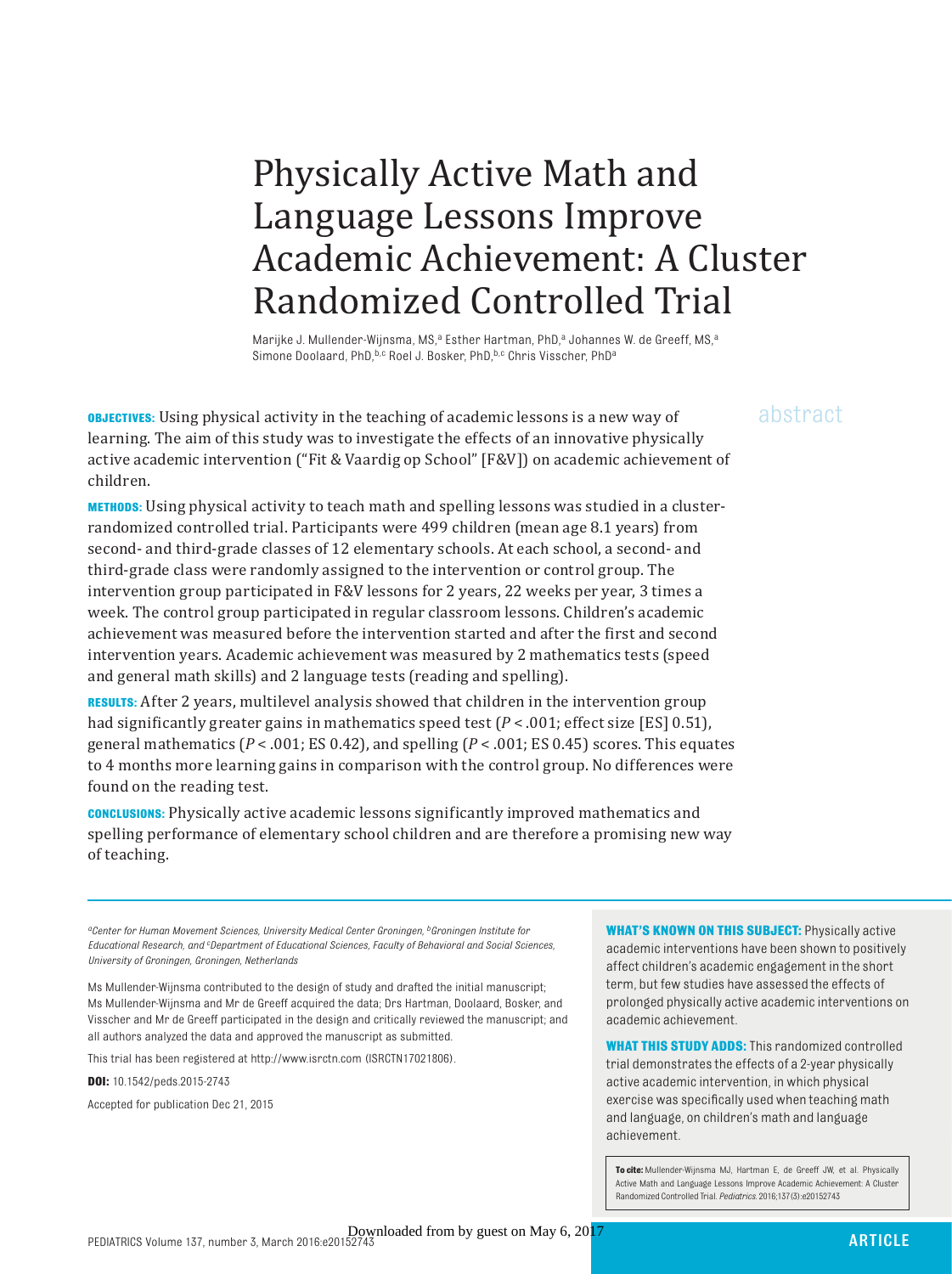The development of new ways of teaching and learning to foster children's academic achievement is an important issue in educational sciences. Recently, programs have been developed that incorporate physical activity into the teaching of academic lesson content.<sup>1-7</sup> The majority of the studies focused on short-term, immediate effects and showed that children's academic engagement, $1,4,5$  academic motivation,<sup>6</sup> and executive functioning<sup>7</sup> were enhanced shortly after physically active academic lessons. Effects of prolonged intervention periods are largely unknown. A 4-month intervention that integrated physical activity into academic lessons positively influenced the fluid intelligence of children, but no effects were found on language arts, math, and science.<sup>8</sup> In another study, positive effects of the 3-year Physical Activity Across the Curriculum project (PAAC) were found on academic achievement: math, reading, and spelling scores improved.2,3 Although it was an elegant study, the aim of PAAC was not to improve academic achievement, but to promote physical activity and reduce obesity rates. PAAC coupled academic areas including math, history, geography, language, science, and health with moderate to vigorous physical activity for 90 min per week. Because math and language skills play a key role in children's educational career and are of great importance for their social and occupational functioning in daily life,<sup>9</sup> physical activity should specifically be incorporated when teaching math and language to optimally improve those skills. We recently developed "Fit & Vaardig op School" (Fit and Academically Proficient at School [F&V]), a new series of lessons in which physical exercise is specifically used when teaching math and language in Dutch elementary schools. An initial 1-year pilot study to improve the program supported the feasibility of the

intervention and indicated that F&V lessons may positively affect reading and math outcomes.10

The F&V intervention is designed to increase academic achievement. During F&V lessons and traditional classroom lessons, similar academic goals are pursued. The difference is that the goals are achieved by different ways of teaching and learning.10 Integrating physical exercise into visual and auditory academic lesson content may have several benefits. First, sensorimotor information obtained by the body (for example, through physical activity) appears to be an effective aid to learning during childhood.11 Second, it has been found that moderate to vigorous physical activity that immediately increases activity in the brain may enhance attention, $12,13$  and this might cause enhanced academic engagement after physically active academic lessons.4,5,14 Because academic engagement is a key predictor of academic achievement,15 it seems likely that more time on task during regular lessons (after a physically active academic lesson) might improve academic achievement in the long term. Furthermore, a longer period of regular moderate to vigorous physical activity might cause the brain to change morphologically (develop new cells and blood vessels) and functionally (affect brain cognitive performance).12,16 A study with 7- to 9-year-old children found that functional changes to the brain occurred in children who participated in a 9-month afterschool physical activity program: the children showed improved brain indices of executive control.17

Building on the results of the initial 1-year F&V pilot study,<sup>10</sup> we designed a 2-year clusterrandomized controlled trial to further investigate the effects of the F&V program on the reading, spelling, and math performance of children.

We expected that the intervention would improve children's academic achievement. Because the main focus of the F&V lessons was on math and language, we specifically expected math and language skills to be improved by the intervention.

#### **METHODS**

#### **Participants**

The study was conducted within 5 elementary school boards in the northern Netherlands (46 schools). To be included, schools were required to be mainstream schools, and only second- and third-grade classes were eligible to participate. Twelve of the 46 schools agreed to participate. At each school, a secondand third-grade class were randomly assigned to the intervention (*n* = 249) or the control group  $(n = 250)$ . Randomization was performed by the Netherlands Central Plan Bureau for Economic Policy. School principals, teachers, parents, children, and researchers were unaware of upcoming assignments. At schools where the second-grade class had been assigned to the intervention, the third-grade class served as control, and vice versa. Written informed consent was obtained from the school principals of the participating schools. The parents/legal guardians were informed before the start of the intervention and were given the option to withdraw their permission for their child to participate at any time. All procedures were approved by the ethics committee of the Center for Human Movement Sciences of the University Medical Center Groningen/University of Groningen.

#### **Sample Size Determination**

Based on findings from the PAAC study, $2,3$  an effect size of 0.44 was assumed (J.E. Donnelly and J.L. Greene, personal communication). The power analysis resulted in a total sample of  $\geq$ 20 classes, with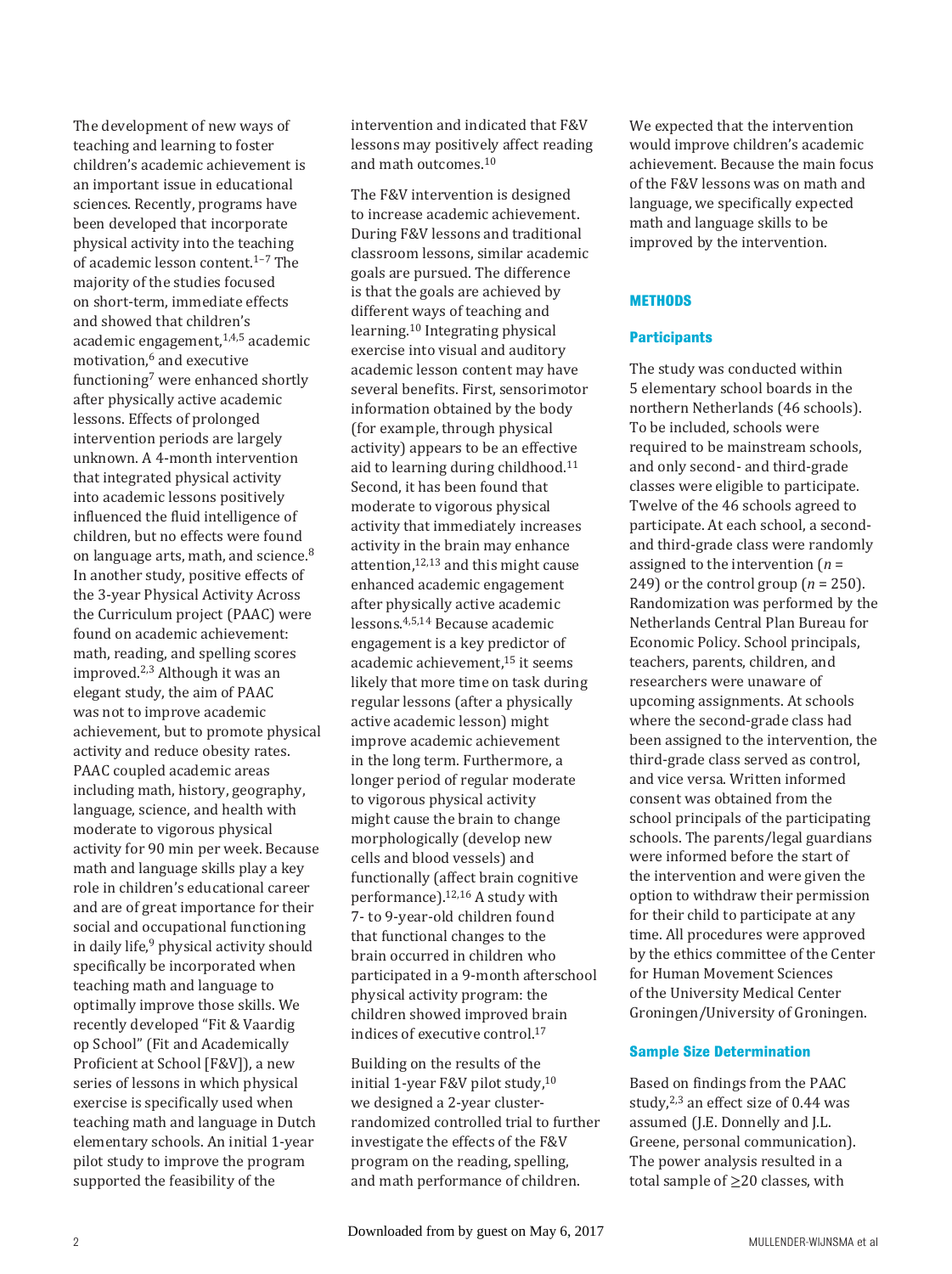25 children per class (power 0.8, 1-tailed,  $\alpha$  = 0.05).<sup>18</sup>

#### **Intervention**

We developed a manual of physically active math and language lessons (F&V lessons). The difficulty of the teaching material was based on the math and language curriculum of second- and third-grade classes in the Netherlands. The lessons were aimed at young schoolchildren because these children were found to be more affected by classroom-based physical activity interventions than older children.19 The intervention lessons were taught in the classroom during 2 school years, 22 weeks per year, 3 times a week for 20 to 30 min. In each lesson, 10 to 15 min were spent on math activities and 10 to 15 min on language activities. The main focus was on constant practice and repetition. For example, the children jumped on the spot 8 times to solve the multiplication sum "2 × 4." Each lesson was supported by a presentation on the interactive whiteboard. The physical exercises were aimed at moderate to vigorous intensity.10

#### **Measures**

Academic achievement was measured by 2 language tests (reading and spelling) and 2 math tests (speed and general math skills). Children's (technical) reading ability was determined using the One-Minute Test, which entails the children reading aloud as many words as possible within a minute; this is then repeated with a different set of words. The total number of words read correctly determines the score (from 0 to 232). Test-retest reliability (*r* = 0.89 to 0.92) and construct validity  $(r = 0.78$  to 0.86) of the One-Minute Test for reading are good.20

The Speed Test–Arithmetic assesses math speed performance. The children have to solve problems as quickly as possible. The test

contains 5 rows of arithmetic sums. The children compute as many sums as possible per row within 1 min. The score is calculated as the total number of tasks solved; the maximum score is 200. Standardization was done on a sample of 4804 elementary schoolchildren from 54 schools in the Netherlands.21

In addition, ability scores on spelling and math were retrieved from a child academic monitoring system (CAMS). This standardized and norm-referenced test battery is administered twice a year by the majority of the elementary schools in the Netherlands. The spelling test has 2 parts. During the first part, the teacher reads out a sentence and repeats a certain word from it; the children then have to write that word correctly. The second part consists of individually identifying misspelled words. The reliability (*r* = 0.90 to 0.93), construct, and content validity of the spelling test were good.<sup>22</sup> The math test is an individual task that involves number sense, arithmetic, algebra, geometry, time and money, and knowledge of ratios and fractions. In second and third grades, the test sets great store on solving arithmetic problems; from fourth grade onward, the attention shifts to algebra and knowledge of ratios and fractions.<sup>23</sup> The reliability ( $r = 0.93$  to 0.96), construct, and content validity of the math test were good.24

#### **Procedure**

Children's academic achievement was measured before the start of the intervention (T0) at the end of the previous school year (CAMS) and at the beginning of the new school year (One-Minute Test and Speed Test–Arithmetic), after the first intervention year (8 months to 1 year after T0 [T1]), and after the second intervention year (1 year after T1 [T2]). Test administrators were trained to familiarize them with the One-Minute Test and the Speed

Test–Arithmetic. These pretests were individually administered at the schools within 3 weeks. The test administration in the intervention and control groups was done under the same conditions. After the first and second intervention year, the children were posttested in a similar way as the pretesting.

In both intervention years, the intervention group participated in the F&V lessons for 22 weeks, whereas the control group received regular sedentary classroom lessons. The total instruction time was the same in the intervention and control groups. Six qualified elementary school teachers were hired to teach the F&V lessons in the first year. A 1-day training program was provided before the start of the intervention. The teachers learned to work with the lesson material and gave a trial lesson on a school that was not participating in the study. In the second year, the lessons were taught by the regular classroom teachers; all teachers had undergone 1 day of training beforehand. At the start, halfway through, and at the end of the intervention they received coaching in the classroom. Blinding of children and teachers to group assignment was not possible, as the intervention included physically active academic lessons.

#### **Statistical Analyses**

The descriptive statistics were calculated using the Statistical Package for the Social Sciences (version 22.0), with significance level set at 0.05. Baseline differences between intervention and control group were examined by using independent *t* test or  $\chi^2$  test.

To take account of the variability between schools, we used repeatedmeasures multilevel modeling (MLwiN 2.29) to analyze the effects of the intervention on academic achievement. Multilevel models were calculated for each academic achievement posttest, with time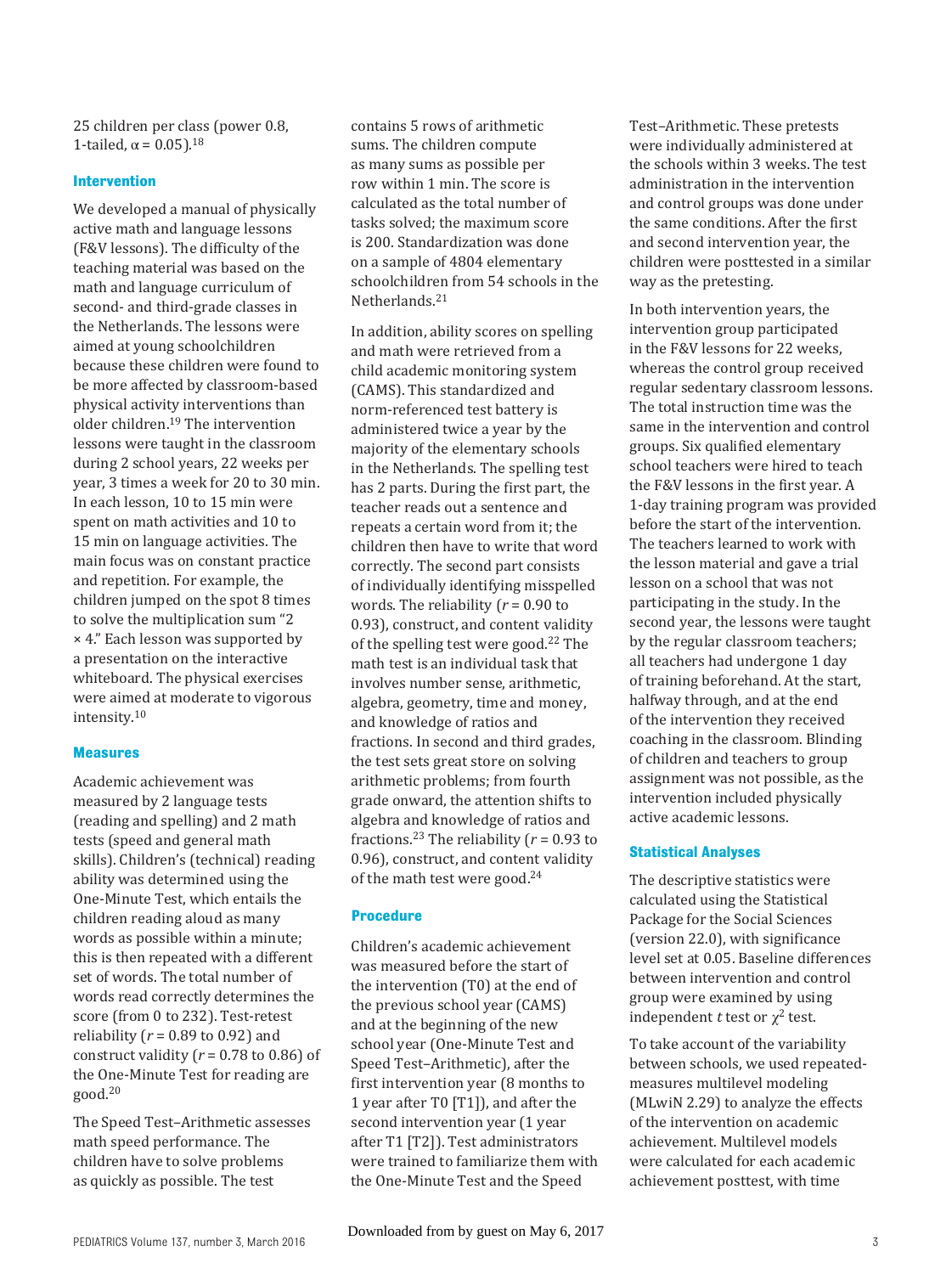

#### **FIGURE 1**

Flow of schools and students from enrollment, allocation, and analysis.

(T0, T1, T2) as level 1 U, children as level 2 U, and schools as level 3 U. Explanatory variables for the score on each academic achievement test included grade, gender, and

time (model 1). To assess the effect of the intervention on academic achievement, we used condition (intervention or control) and the interaction between condition

| <b>TABLE 2</b> Scores on Academic Achievement Tests |
|-----------------------------------------------------|
|-----------------------------------------------------|

**TABLE 1** Pretest Characteristics, by Condition

| Characteristic | Control   | F&V        | Ρ                 |
|----------------|-----------|------------|-------------------|
| n              | 250       | 249        |                   |
| Age, y         | 8.2(0.74) | 8.0 (0.72) | .026 <sup>a</sup> |
| Male gender    | 110 (22)  | 116 (23)   | .562 <sup>b</sup> |
| Second grade   | 116 (23)  | 141 (28)   | 022 <sub>b</sub>  |

Values are expressed as mean (SD) or n (%).

a Independent *t* test.

 $<sup>b</sup>$   $\chi^2$  test.</sup>

and time as predictors (model 2). To account for multiple testing, we used a Bonferroni correction, resulting in a significance level of 0.0063. Effect sizes (ESs) were calculated as (estimated intervention effect)/√(variance at student level).25 Interpretation of ES was done to determine the learning gains of the intervention group compared with the control group. First, to determine the academic progress that the children would normally make in a school year (12 months, during which children attend school for about 10 months), the academic progress of the children in the control group in the second intervention year (from T1 to T2) was calculated as (estimated score T2 − estimated score T1)/√(variance at student level). Second, by dividing ES by (academic progress of the control group) and multiplying this by 10 (months of education per year), the

| Group         | T <sub>0</sub> |        | T1 <sup>a</sup> |        | T2 <sup>b</sup> |     |
|---------------|----------------|--------|-----------------|--------|-----------------|-----|
|               | Mean (SD)      | $\eta$ | Mean (SD)       | $\eta$ | Mean (SD)       | n   |
| Reading       |                |        |                 |        |                 |     |
| Intervention  | 80.73 (29.95)  | 243    | 102.62 (28.89)  | 232    | 125.34 (26.01)  | 181 |
| Control       | 80.81 (31.29)  | 242    | 103.45 (29.05)  | 238    | 124.82 (30.93)  | 170 |
| Spelling CAMS |                |        |                 |        |                 |     |
| Intervention  | 117.85 (7.40)  | 235    | 126.86 (7.90)   | 221    | 135.12 (8.72)   | 180 |
| Control       | 118.84 (7.98)  | 232    | 127.16 (9.09)   | 229    | 133.49 (9.07)   | 167 |
| Math speed    |                |        |                 |        |                 |     |
| Intervention  | 38.82 (17.49)  | 245    | 60.44 (22.51)   | 232    | 83.81 (28.16)   | 181 |
| Control       | 42.05 (18.70)  | 243    | 61.01 (23.53)   | 238    | 78.35 (26.59)   | 171 |
| Math CAMS     |                |        |                 |        |                 |     |
| Intervention  | 48.03 (19.16)  | 234    | 69.58 (16.78)   | 222    | 82.36 (15.85)   | 179 |
| Control       | 53.94 (18.14)  | 232    | 68.65 (17.63)   | 228    | 82.83 (16.68)   | 162 |

<sup>a</sup> The children in the intervention group who were not retained in the study did not differ from the children in the control group who were not retained in the study (age, grade, gender, condition, and pretest scores).

**b** Of the children who were not retained in the study at the math CAMS test, there were significantly fewer third-grade children in the intervention group than the control group ( $\chi^2 = 5.31$ , *P* = .02). No other differences were found between the children in the intervention group who were not retained in the study and the children in the control group who were not retained in the study (age, grade, gender, condition, and pretest scores).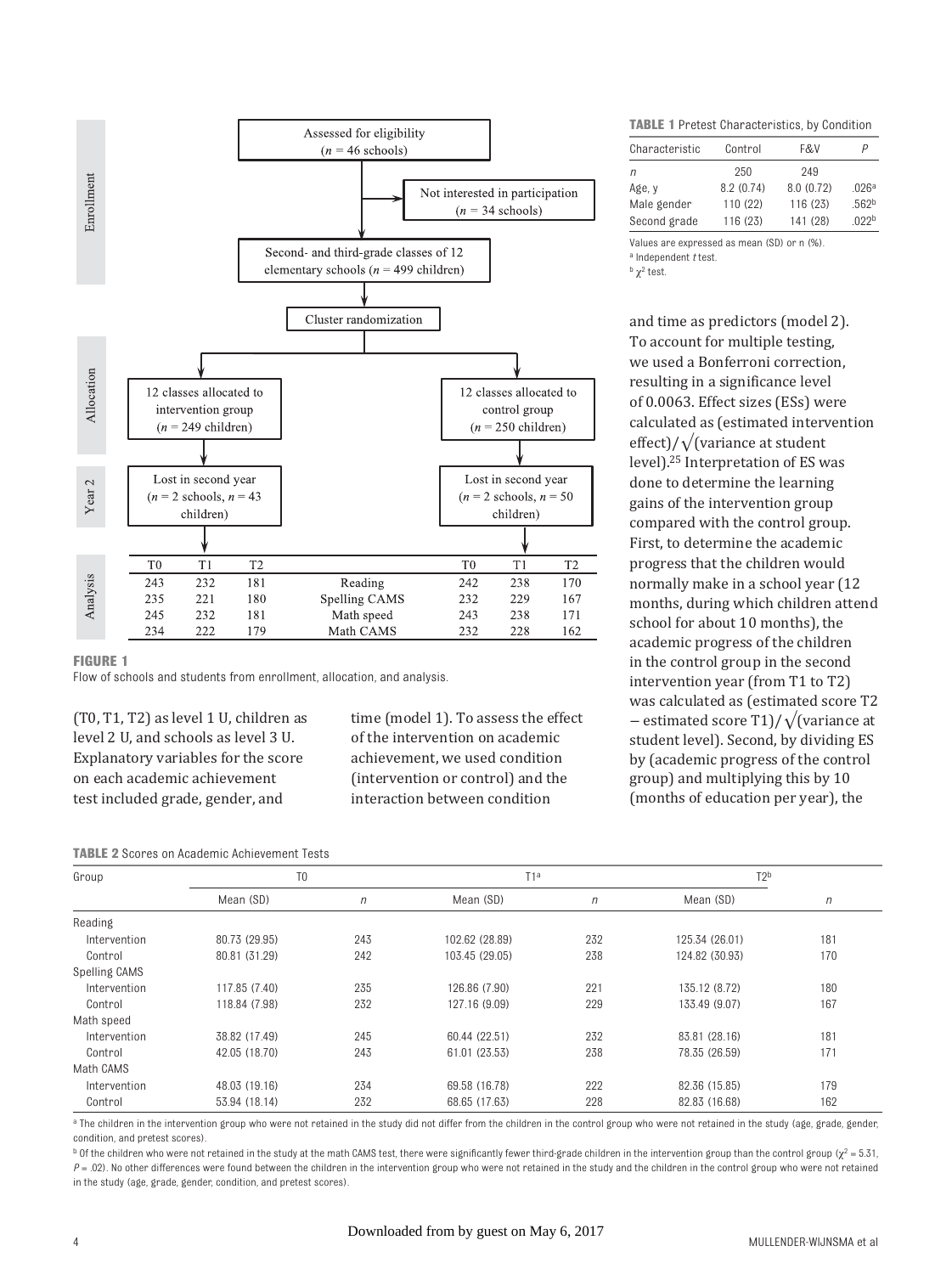| TABLE 3 Multilevel Regression Coefficient ( <i>B)</i> for Each Factor Predicting the Domains of Academic Achievement in Reading and Spelling CAMS |                          |         |                          |          |                          |                                |                          |                          |                          |          |                                       |                                  |
|---------------------------------------------------------------------------------------------------------------------------------------------------|--------------------------|---------|--------------------------|----------|--------------------------|--------------------------------|--------------------------|--------------------------|--------------------------|----------|---------------------------------------|----------------------------------|
| Factor                                                                                                                                            |                          |         | Reading                  |          |                          |                                |                          |                          | Spelling CAMS            |          |                                       |                                  |
|                                                                                                                                                   |                          | Model 1 |                          |          | Model 2                  |                                |                          | Model                    |                          |          | Model 2                               |                                  |
|                                                                                                                                                   | В                        | 55      | Q                        | В        | 3S                       | σ                              | В                        | 3S                       | ρ                        | В        | 55                                    | ρ                                |
| Fixed effects                                                                                                                                     |                          |         |                          |          |                          |                                |                          |                          |                          |          |                                       |                                  |
| Random intercept                                                                                                                                  | 68.156                   | .918    |                          | 66.889   | 2.304                    |                                | 14.590                   | 0.587                    |                          | 14.520   | 0.683                                 |                                  |
| Third grade <sup>a</sup>                                                                                                                          | 25.922                   | 2.280   | $1001*$                  | 26.194   | 2.289                    | $-0.001$                       | 8.662                    | 0.575                    | $<0.001$                 | 8.767    | 0.576                                 | $<0.01$ $^{\ast}$                |
| Maleb                                                                                                                                             | 0.319                    | 2.288   | .889                     | 0.251    | 2.286                    | .912                           | $-1.265$                 | 0.579                    | .029                     | $-1.284$ | 0.577                                 | .027                             |
| $\frac{1}{2}$                                                                                                                                     | 21.718                   | 0.655   | $<0.01$ $^*$             | 21.715   | 0.922                    | $\frac{1}{6}$ 001 <sup>*</sup> | 8.750                    | 0.275                    | $-0.001$                 | 8.327    | 0.383                                 |                                  |
| r2 <sup>c</sup>                                                                                                                                   | 41.850                   | 0.731   | $<0.001$                 | 41.157   | 1.046                    |                                | 15.852                   | 0.304                    | $1001*$                  | 14.512   | 0.431                                 | $\frac{1}{6}$ = 001 <sup>*</sup> |
| Intervention group <sup>d</sup>                                                                                                                   | $\overline{\phantom{a}}$ |         | $\bigg $                 | 2.328    | 2.395                    | .332                           | $\bigg $                 | $\overline{\phantom{a}}$ | $\overline{\phantom{a}}$ | 0.055    | 0.647                                 |                                  |
| Intervention $\times$ T                                                                                                                           |                          |         | $\overline{\phantom{a}}$ | 0.005    | 1.510                    | 1.000                          | $\overline{\phantom{a}}$ | $\overline{\phantom{a}}$ | $\overline{\phantom{0}}$ | 0.852    | 0.544                                 | $\frac{932}{118}$                |
| Intervention x T2                                                                                                                                 |                          |         | $\overline{\phantom{a}}$ | 1.341    | 1.462                    | .360                           | $\overline{\phantom{a}}$ | $\overline{\phantom{a}}$ | $\overline{\phantom{a}}$ | 2.590    | 0.599                                 |                                  |
| Random effects                                                                                                                                    |                          |         |                          |          |                          |                                |                          |                          |                          |          |                                       |                                  |
| Variance schools                                                                                                                                  | 0.000                    | 0.000   | 000                      | 0.000    | 0.000                    | 000.1                          | 1.138                    | 0.872                    | .193                     | 1.139    | 0.870                                 | 191                              |
| Variance students                                                                                                                                 | 604.324                  | 40.951  | $-001$ <sup>*</sup>      | 602.685  | 40.851                   | $-0.001$                       | 33.055                   | 2.604                    | $5.001$ <sup>*</sup>     | 32.939   | 2.586                                 | $5.001$ <sup>*</sup>             |
| Variance time                                                                                                                                     | 99.529                   | 4.949   | $-1001$                  | 99.395   | 4.941                    | $< 001*$                       | 16.685                   | 0.848                    | $1001*$                  | 16.293   | 0.828                                 | $-0.01$                          |
| Deviance                                                                                                                                          | 1106.946                 |         | $\mid$                   | 1104.552 | $\overline{\phantom{a}}$ | $\bigg\}$                      | 8028.608                 | $\overline{\phantom{a}}$ | $\overline{\phantom{a}}$ | 3006.816 | $\begin{array}{c} \hline \end{array}$ | $\overline{\phantom{a}}$         |
| -, not relevant to the model.                                                                                                                     |                          |         |                          |          |                          |                                |                          |                          |                          |          |                                       |                                  |
| Reference category: second grade.                                                                                                                 |                          |         |                          |          |                          |                                |                          |                          |                          |          |                                       |                                  |
| Reference category: female.<br><sup>c</sup> Reference category: T0.                                                                               |                          |         |                          |          |                          |                                |                          |                          |                          |          |                                       |                                  |

number of months learning gains of the intervention group after 2 intervention years was obtained.

#### **RESULTS**

Figure 1 shows that of the initial 499 children (mean age  $8.1 \pm 0.7$ years) of 12 elementary schools, 249 children were assigned to the intervention and 250 children to the control group. Two schools dropped out in the second intervention year: 1 because of long-term absence of the teacher and the other because it was closed down. At T0, 466 to 488 children were measured, at T1, 453 to 475 children, and at T2, 341 to 352 children. Common reasons for not completing the tests were absence from school or leaving to attend another school.

The number of boys was similar in the control and intervention groups. However, the children in the control group were significantly older than the children in the intervention group (*t* = −2.2, *P* = .03), as significantly more children in the control group were in third grade ( $\chi^2$  = 5.2, *P* = .02) (Table 1). Table 2 presents the mean scores of children who took the academic achievement tests per measurement moment.

The results of the multilevel analysis can be found in Tables 3 and 4. At T0, only the math CAMS score of the intervention group was significantly lower than that of the control group (*t* = -2.77; *P* = .005) (model 2). The results further revealed no significant effect of the intervention on reading scores after 1 year (*t* = 0.00; *P* = 1.00; ES = 0.00, 95% confidence interval (CI) −0.10 to 0.10) or after 2 years (*t* = 0.76; *P* = .45; ES = 0.05, 95% CI −0.06 to 0.17) (Fig 2A). The results of the spelling test revealed no significant effect after 1 intervention year (*t* = 1.57; *P* = .12; ES = 0.15, 95% CI -0.04 to 0.33). However, after the second year, there was a significant effect of the intervention

d Reference category: control group. \* Signifi cant (*P* < .00625) regression coeffi cient.

Reference category: control group.

Significant (P < .00625) regression coefficient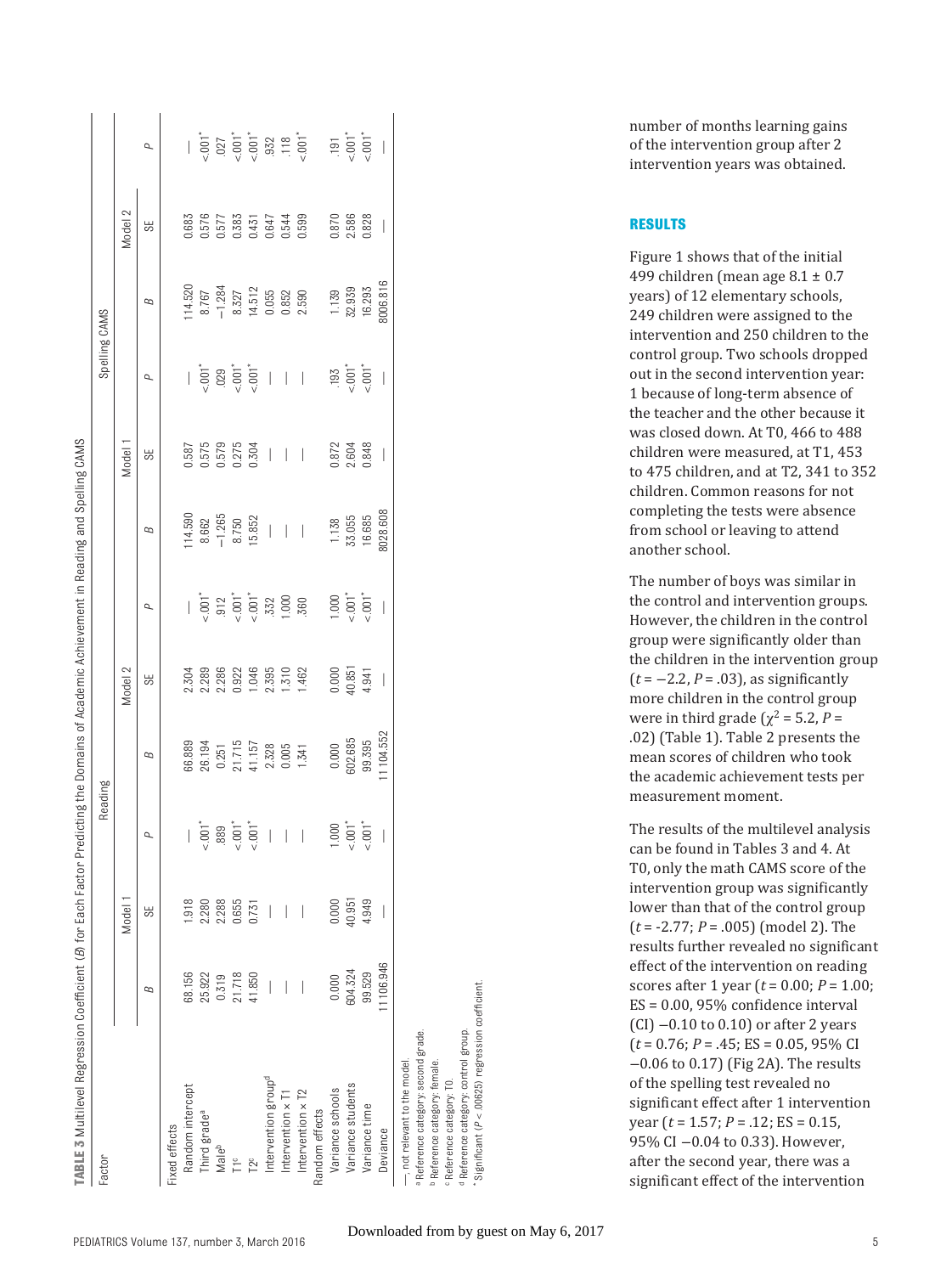| $< .001$ $^{\ast}$<br>$-0.01$<br>$-0.01$<br>$-0.05$<br>$-0.01$<br>$-0.01$<br>$-0.01$<br>$1001*$<br>$1001*$<br>.109<br>ρ<br>Model 2<br>12.014<br>0.846<br>5.545<br>.248<br>0.745<br>1.372<br>1.056<br>.562<br>.247<br>3.121<br>1171<br>$\overline{\phantom{a}}$<br>55<br>9734.880<br>159.079<br>61.177<br>42.514<br>16.615<br>27.712<br>8.919<br>14.740<br>$-3.801$<br>6.622<br>5.252<br>5.201<br>В<br>$\frac{1}{2}$ .001 <sup>*</sup><br>$5.001$ <sup>*</sup><br>$-001$<br>$< .001$<br>$5.001*$<br>.106<br>$\begin{array}{c} \hline \end{array}$<br>$\overline{\phantom{a}}$<br>$\overline{\phantom{a}}$<br>$\bigg\}$<br>ρ<br>12.062<br>3.286<br>242<br>0.542<br>.382<br>5.657<br>Model<br>1.251<br>0.601<br>$\overline{\phantom{a}}$<br>$\bigg $<br>55<br>$\overline{\phantom{a}}$<br>$\overline{\phantom{a}}$<br>9776.413<br>158.390<br>64.414<br>16.586<br>40.589<br>18.034<br>9.174<br>30.391<br>5.251<br>$\overline{\phantom{a}}$<br>$\overline{\phantom{a}}$<br>$\overline{\phantom{a}}$<br>В<br>$<0.01$<br>$1001*$<br>$-0.001$<br>$-0.001$<br>$-015$<br>$-001$<br>5.001<br>.116<br>392<br>.031<br>$\bigg\vert$<br>σ<br>Model 2<br>18.353<br>4.954<br>.508<br>8.082<br>899<br>533<br>.538<br>.688<br>1.454<br>0.921<br>.041<br>$\bigg $<br>55<br>10747.902<br>244.099<br>$-1.445$<br>99.959<br>35.876<br>12.739<br>24.425<br>18.455<br>28.194<br>7.912<br>3.196<br>3.332<br>В<br>$-001$ <sup>*</sup><br>$-001$ <sup>*</sup><br>$-001$ <sup>*</sup><br>$-001$ <sup>*</sup><br>$\overline{0}$<br>.029<br>511.<br>$\overline{\phantom{a}}$<br>$\bigg $<br>$\begin{array}{c} \hline \end{array}$<br>$\bigg $<br>σ<br>Model 1<br>18.503<br>8.246<br>5.117<br>1.544<br>0.665<br>531<br><b>681</b><br>0.741<br>I<br>55<br>10778.213<br>103.236<br>245.041<br>27.565<br>24.209<br>13.083<br>20.054<br>39.924<br>3.379<br>$\overline{\phantom{a}}$<br>В<br>Intervention group <sup>d</sup><br>Random intercept<br>Variance students<br>Variance schools<br>Intervention x T2<br>Intervention x T1<br>Variance time<br>Random effects<br>Third grade <sup>a</sup><br>Fixed effects<br>Deviance<br>Maleb<br>$\overline{\phantom{a}}$<br>T <sub>2</sub> c |                                      |  |  | Math CAMS |  |          |
|-----------------------------------------------------------------------------------------------------------------------------------------------------------------------------------------------------------------------------------------------------------------------------------------------------------------------------------------------------------------------------------------------------------------------------------------------------------------------------------------------------------------------------------------------------------------------------------------------------------------------------------------------------------------------------------------------------------------------------------------------------------------------------------------------------------------------------------------------------------------------------------------------------------------------------------------------------------------------------------------------------------------------------------------------------------------------------------------------------------------------------------------------------------------------------------------------------------------------------------------------------------------------------------------------------------------------------------------------------------------------------------------------------------------------------------------------------------------------------------------------------------------------------------------------------------------------------------------------------------------------------------------------------------------------------------------------------------------------------------------------------------------------------------------------------------------------------------------------------------------------------------------------------------------------------------------------------------------------------------------------------------------------------------------------------------------------------------------------------------------------------------------------------|--------------------------------------|--|--|-----------|--|----------|
|                                                                                                                                                                                                                                                                                                                                                                                                                                                                                                                                                                                                                                                                                                                                                                                                                                                                                                                                                                                                                                                                                                                                                                                                                                                                                                                                                                                                                                                                                                                                                                                                                                                                                                                                                                                                                                                                                                                                                                                                                                                                                                                                                     |                                      |  |  |           |  |          |
|                                                                                                                                                                                                                                                                                                                                                                                                                                                                                                                                                                                                                                                                                                                                                                                                                                                                                                                                                                                                                                                                                                                                                                                                                                                                                                                                                                                                                                                                                                                                                                                                                                                                                                                                                                                                                                                                                                                                                                                                                                                                                                                                                     |                                      |  |  |           |  |          |
|                                                                                                                                                                                                                                                                                                                                                                                                                                                                                                                                                                                                                                                                                                                                                                                                                                                                                                                                                                                                                                                                                                                                                                                                                                                                                                                                                                                                                                                                                                                                                                                                                                                                                                                                                                                                                                                                                                                                                                                                                                                                                                                                                     |                                      |  |  |           |  |          |
|                                                                                                                                                                                                                                                                                                                                                                                                                                                                                                                                                                                                                                                                                                                                                                                                                                                                                                                                                                                                                                                                                                                                                                                                                                                                                                                                                                                                                                                                                                                                                                                                                                                                                                                                                                                                                                                                                                                                                                                                                                                                                                                                                     |                                      |  |  |           |  |          |
|                                                                                                                                                                                                                                                                                                                                                                                                                                                                                                                                                                                                                                                                                                                                                                                                                                                                                                                                                                                                                                                                                                                                                                                                                                                                                                                                                                                                                                                                                                                                                                                                                                                                                                                                                                                                                                                                                                                                                                                                                                                                                                                                                     |                                      |  |  |           |  |          |
|                                                                                                                                                                                                                                                                                                                                                                                                                                                                                                                                                                                                                                                                                                                                                                                                                                                                                                                                                                                                                                                                                                                                                                                                                                                                                                                                                                                                                                                                                                                                                                                                                                                                                                                                                                                                                                                                                                                                                                                                                                                                                                                                                     |                                      |  |  |           |  |          |
|                                                                                                                                                                                                                                                                                                                                                                                                                                                                                                                                                                                                                                                                                                                                                                                                                                                                                                                                                                                                                                                                                                                                                                                                                                                                                                                                                                                                                                                                                                                                                                                                                                                                                                                                                                                                                                                                                                                                                                                                                                                                                                                                                     |                                      |  |  |           |  |          |
|                                                                                                                                                                                                                                                                                                                                                                                                                                                                                                                                                                                                                                                                                                                                                                                                                                                                                                                                                                                                                                                                                                                                                                                                                                                                                                                                                                                                                                                                                                                                                                                                                                                                                                                                                                                                                                                                                                                                                                                                                                                                                                                                                     |                                      |  |  |           |  |          |
|                                                                                                                                                                                                                                                                                                                                                                                                                                                                                                                                                                                                                                                                                                                                                                                                                                                                                                                                                                                                                                                                                                                                                                                                                                                                                                                                                                                                                                                                                                                                                                                                                                                                                                                                                                                                                                                                                                                                                                                                                                                                                                                                                     |                                      |  |  |           |  |          |
|                                                                                                                                                                                                                                                                                                                                                                                                                                                                                                                                                                                                                                                                                                                                                                                                                                                                                                                                                                                                                                                                                                                                                                                                                                                                                                                                                                                                                                                                                                                                                                                                                                                                                                                                                                                                                                                                                                                                                                                                                                                                                                                                                     |                                      |  |  |           |  |          |
|                                                                                                                                                                                                                                                                                                                                                                                                                                                                                                                                                                                                                                                                                                                                                                                                                                                                                                                                                                                                                                                                                                                                                                                                                                                                                                                                                                                                                                                                                                                                                                                                                                                                                                                                                                                                                                                                                                                                                                                                                                                                                                                                                     |                                      |  |  |           |  |          |
|                                                                                                                                                                                                                                                                                                                                                                                                                                                                                                                                                                                                                                                                                                                                                                                                                                                                                                                                                                                                                                                                                                                                                                                                                                                                                                                                                                                                                                                                                                                                                                                                                                                                                                                                                                                                                                                                                                                                                                                                                                                                                                                                                     |                                      |  |  |           |  |          |
|                                                                                                                                                                                                                                                                                                                                                                                                                                                                                                                                                                                                                                                                                                                                                                                                                                                                                                                                                                                                                                                                                                                                                                                                                                                                                                                                                                                                                                                                                                                                                                                                                                                                                                                                                                                                                                                                                                                                                                                                                                                                                                                                                     |                                      |  |  |           |  |          |
|                                                                                                                                                                                                                                                                                                                                                                                                                                                                                                                                                                                                                                                                                                                                                                                                                                                                                                                                                                                                                                                                                                                                                                                                                                                                                                                                                                                                                                                                                                                                                                                                                                                                                                                                                                                                                                                                                                                                                                                                                                                                                                                                                     |                                      |  |  |           |  | $-0.001$ |
|                                                                                                                                                                                                                                                                                                                                                                                                                                                                                                                                                                                                                                                                                                                                                                                                                                                                                                                                                                                                                                                                                                                                                                                                                                                                                                                                                                                                                                                                                                                                                                                                                                                                                                                                                                                                                                                                                                                                                                                                                                                                                                                                                     |                                      |  |  |           |  |          |
|                                                                                                                                                                                                                                                                                                                                                                                                                                                                                                                                                                                                                                                                                                                                                                                                                                                                                                                                                                                                                                                                                                                                                                                                                                                                                                                                                                                                                                                                                                                                                                                                                                                                                                                                                                                                                                                                                                                                                                                                                                                                                                                                                     |                                      |  |  |           |  |          |
|                                                                                                                                                                                                                                                                                                                                                                                                                                                                                                                                                                                                                                                                                                                                                                                                                                                                                                                                                                                                                                                                                                                                                                                                                                                                                                                                                                                                                                                                                                                                                                                                                                                                                                                                                                                                                                                                                                                                                                                                                                                                                                                                                     | Reference category: female.          |  |  |           |  |          |
| Reference category: second grade.                                                                                                                                                                                                                                                                                                                                                                                                                                                                                                                                                                                                                                                                                                                                                                                                                                                                                                                                                                                                                                                                                                                                                                                                                                                                                                                                                                                                                                                                                                                                                                                                                                                                                                                                                                                                                                                                                                                                                                                                                                                                                                                   | <sup>c</sup> Reference category: T0. |  |  |           |  |          |

on the spelling scores (*t* = 4.32; *P* < .001; ES = 0.45, 95% CI 0.25 to 0.66) (Fig 2B). This equates to 4 months  $(0.45/1.08 \times 10 = 4.17)$  more learning gains after 2 intervention years in comparison with the control group. In the math speed test, the children in the intervention group showed no significant improvement after 1 intervention year (*t* = 2.44; *P* = .02; ES = 0.20, 95% CI 0.04 to 0.37), but after the second year they showed significantly greater improvement in comparison with the control group  $(t = 5.44; P <$ .001; ES = 0.51, 95% CI 0.32 to 0.69) (Fig 2C). This equates to >4 months  $(0.51/1.12 \times 10 = 4.55)$  more learning gains after 2 intervention years in comparison with the control group. Last, the results of the math CAMS test revealed that the scores of the children in the intervention group had improved significantly more than those of the control group after 1 year (*t* = 6.27; *P* < .001; ES = 0.53, 95% CI 0.36 to 0.69) and also after 2 years (*t* = 4.49; *P* < .001; ES = 0.42, 95% CI 0.23 to 0.60). The greatest improvement was after 1 year, and there was a retention of this effect after 2 years (Fig 2D). After 2 intervention years, 4 months  $(0.42/1.03 \times 10 = 4.08)$  more learning gains were made by the intervention group compared with the control group.

#### **DISCUSSION**

The results add to those from the PAAC study, in which various existing academic lessons were coupled with physical activity to promote physical activity: that study showed that physically active academic lessons improved children's academic achievement.<sup>2,3</sup> Our study goes beyond this finding by demonstrating that a new physically active series of lessons specifically aimed at improving

d Reference category: control group. \* Signifi cant (*P* < .00625) regression coeffi cient.

Significant (P < .00625) regression coefficient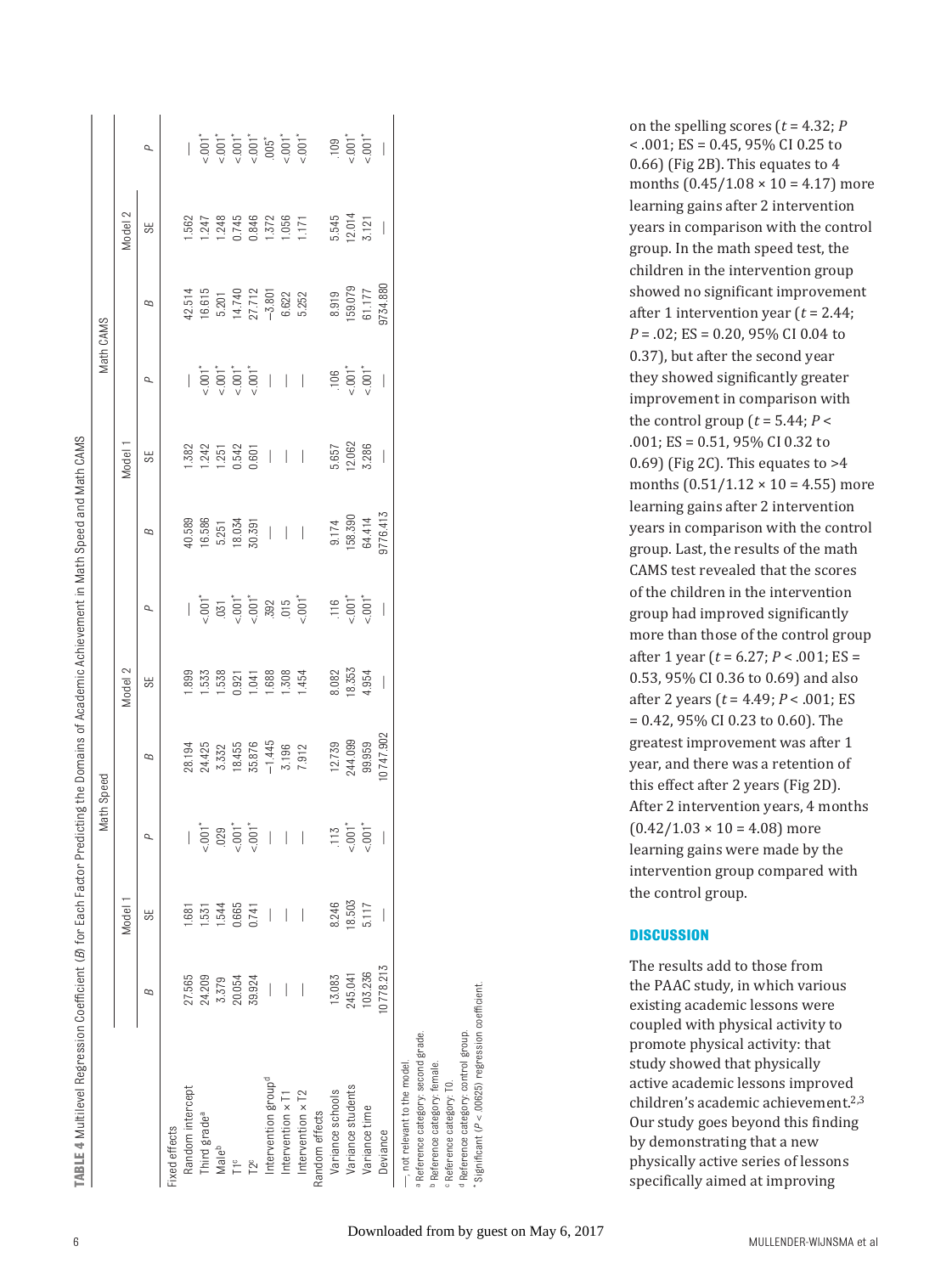



#### **FIGURE 2**

Predicted mean scores (based on the second model of the multilevel analysis) on the reading (A), spelling CAMS (B), math speed (C) and math CAMS (D) tests per measurement moment (T0, T1, T2). \*Significantly greater improvement of the intervention group in comparison with the control group ( $P$  < .00625).

math and language improves the math and language achievement of elementary schoolchildren. Because the school curriculum is comparable on most Dutch elementary schools, the findings of our study can be generalized to other Dutch elementary schools. Generalizing results to other economically developed countries seems warranted, as similar findings were obtained in the PAAC study.

The F&V intervention improved performance on math and spelling but not on reading. This discrepancy might be caused by the content of the intervention program and the academic tests. The F&V program mainly focused on repetition of concepts that children had learned in earlier classes and memorization of

these concepts. More concretely, the main focus was on solving arithmetic problems and the spelling of words and less on reading speed.10 The focus of the math speed test lies on solving arithmetic problems. In second and third grades, the math CAMS test also focuses on solving arithmetic. $23$  The spelling CAMS measures children's spelling level, and the reading test is about reading as many words as possible within a minute. This could mean that the intervention was particularly effective for improving the academic skills practiced during F&V lessons.

The effects of the intervention on academic achievement might be the result of a combination of mechanisms. One might be the effect of moderate to vigorous physical activity on the brain<sup>12,13,16,17</sup> and on academic engagement.4,5,14 It is also possible that the innovative teaching method may be effective because brain and body work in conjunction and because our cognitive knowledge is rooted in bodily awareness.11,26 This would apply to children in particular, because all knowledge initially stems from sensory stimulation and motor processes.27 Further research with more than one intervention group and a control group is needed to find out why using physical exercise in teaching academic content is effective in improving children's academic achievement.

Control

 $T<sub>2</sub>$ 

Intervention

In previous research, it has been shown that children exercised at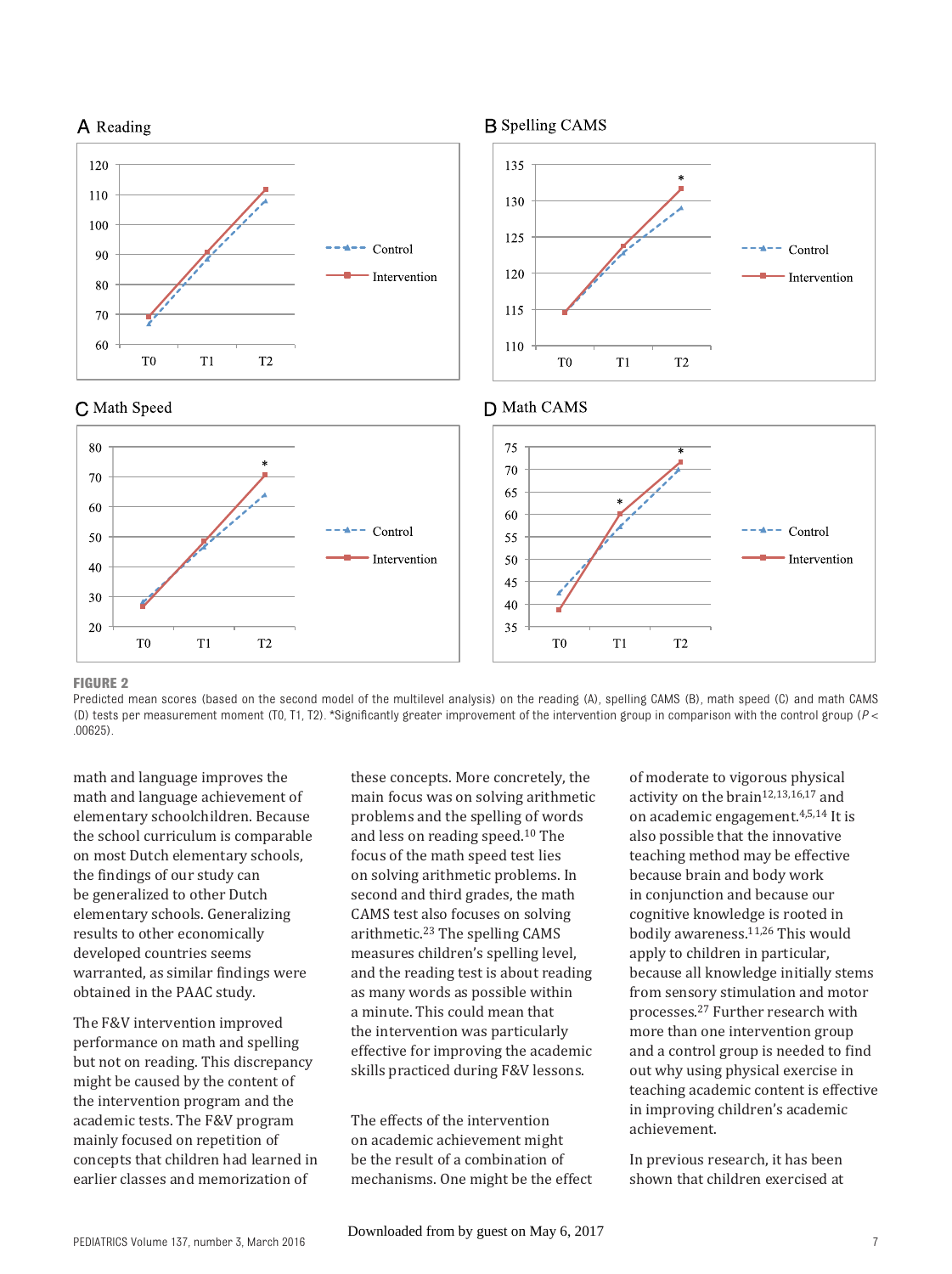moderate to vigorous intensity for 64% of the duration of the F&V lessons.10 Extra physical activity during academic lessons may contribute positively to children's overall health, prevent children from being overweight, and help in reaching the recommended 60 minutes of daily moderate to vigorous physical activity.2,28,29 Future research is needed to further investigate whether the lessons contribute to children's health.

Some limitations to the findings should also be noted. First, enhanced academic performance after the first intervention year might be possible due to the presence of specially trained intervention teachers. This was obviated by training regular classroom teachers to teach the F&V lessons in the second year. Second, the CAMS was administered by the schools itself. Although this test administration is practice as usual, this could have influenced

the results. Strengths of this study were the design (cluster-randomized controlled trial) and the large sample size. Furthermore, the novel contribution of this study is showing that specifically integrating physical activity into math and language lessons is sufficient to improve important academic skills.

#### **CONCLUSIONS**

Participation in the F&V physically active math and language intervention positively contributed to math and spelling performance of elementary school children. After 2 intervention years, they gained 4 more months in spelling and math achievement compared with control children. The findings suggest that physically active academic lessons should be part of the school curriculum because it is an innovative and effective way for teachers to improve children's

academic achievement. Physical activity should specifically be integrated into math and language lessons to optimally improve those important skills.

#### **ACKNOWLEDGMENTS**

The authors thank the intervention teachers and the participating schools for their cooperation in this study. The language editor of a near-final draft of this paper was J. Burrough.

#### **ABBREVIATIONS**

CAMS: child academic monitoring system CI: confidence interval ES: effect size F&V: Fit and Academically Proficient at School PAAC: Physical Activity Across the Curriculum

 Address correspondence to Marijke J. Mullender-Wijnsma, University of Groningen, University Medical Center Groningen, Center for Human Movement Sciences, Antonius Deusinglaan 1, 9713 AV Groningen, Netherlands. E-mail: m.j.mullender-wijnsma@umcg.nl

PEDIATRICS (ISSN Numbers: Print, 0031-4005; Online, 1098-4275).

Copyright © 2016 by the American Academy of Pediatrics

FINANCIAL DISCLOSURE: The authors have indicated they have no financial relationships relevant to this article to disclose.

**FUNDING:** This work was supported by the Ministry of Education, Culture and Science (ODB10015).

**POTENTIAL CONFLICT OF INTEREST:** The authors have indicated they have no potential conflicts of interest to disclose.

COMPANION PAPER: A companion to this article can be found online at www.pediatrics.org/cgi/doi/10.1542/peds.2015-4137.

#### **REFERENCES**

- 1. Bartholomew JB, Jowers EM. Physically active academic lessons in elementary children. *Prev Med*. 2011;52(1 Suppl 1): S51–S54
- 2. Donnelly JE, Greene JL, Gibson CA, et al. Physical Activity Across the Curriculum (PAAC): a randomized controlled trial to promote physical activity and diminish overweight and obesity in elementary school children. *Prev Med*. 2009;49(4):336–341
- 3. Donnelly JE, Lambourne K. Classroombased physical activity, cognition, and academic achievement. *Prev Med*. 2011;52(1 Suppl 1):S36–S42
- 4. Grieco LA, Jowers EM, Bartholomew JB. Physically active academic lessons and time on task: the moderating effect of body mass index. *Med Sci Sports Exerc*. 2009;41(10):1921–1926
- 5. Mahar MT, Murphy SK, Rowe DA, Golden J, Shields AT, Raedeke TD. Effects of a classroom-based program on physical activity and on-task behavior. *Med Sci Sports Exerc*. 2006;38(12):2086–2094
- 6. Vazou S, Gavrilou T, Mamalaki E, Papanastasiou A, Sioumala N. Does integrating physical activity in the elementary school classroom influence

academic motivation? *Int J Sport Exerc Psychol*. 2012;10(4):251–263

- 7. Vazou S, Smiley-Oyen A. Moving and academic learning are not antagonists: acute effects on executive function and enjoyment. *J Sport Exerc Psychol*. 2014;36(5):474–485
- 8. Reed JA, Einstein G, Hahn E, Hooker SP, Gross VP, Kravitz J. Examining the impact of integrating physical activity on fluid intelligence and academic performance in an elementary school setting: a preliminary investigation. *J Phys Act Health*. 2010;7(3):343–351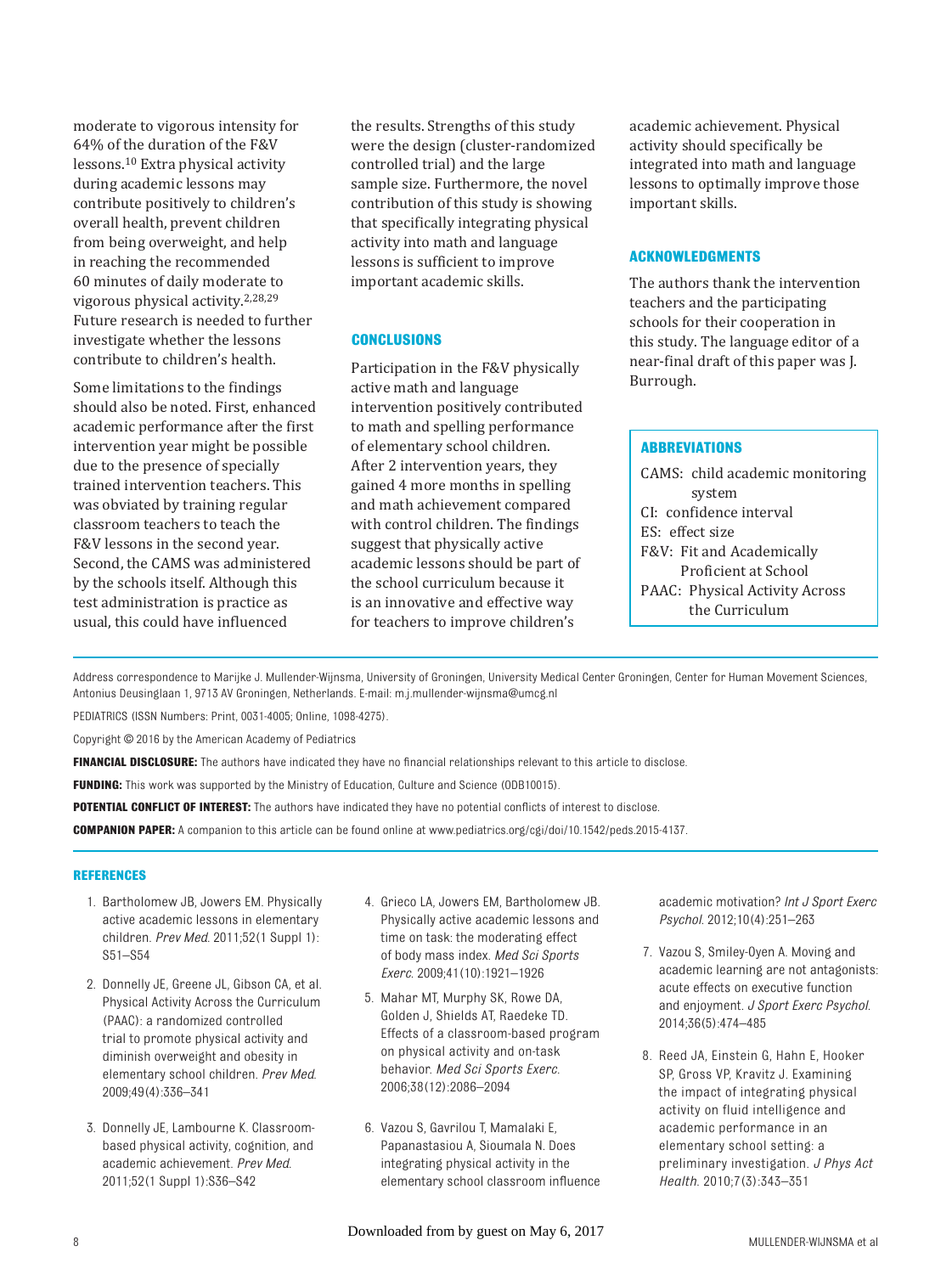- 9. Heckman JJ, Masterov DV. The productivity argument for investing in young children. *Rev Agr Econ.* 2007;29(3):446–493
- 10. Mullender-Wijnsma MJ, Hartman E, de Greeff JW, Bosker RJ, Doolaard S, Visscher C. Improving academic performance of school-age children by physical activity in the classroom: 1-year program evaluation. *J Sch Health*. 2015;85(6):365–371
- 11. Kontra C, Goldin-Meadow S, Beilock SL. Embodied learning across the life span. *Top Cogn Sci*. 2012;4(4):731–739
- 12. Best JR. Effects of physical activity on children's executive function: Contributions of experimental research on aerobic exercise. *Dev Rev*. 2010;30(4):331–551
- 13. Hillman CH, Pontifex MB, Raine LB, Castelli DM, Hall EE, Kramer AF. The effect of acute treadmill walking on cognitive control and academic achievement in preadolescent children. *Neuroscience*. 2009;159(3):1044–1054
- 14. Mullender-Wijnsma MJ, Hartman E, de Greeff JW, Bosker RJ, Doolaard S, Visscher C. Moderate-to-vigorous physically active academic lessons and academic engagement in children with and without a social disadvantage: a

within subject experimental design. *BMC Public Health*. 2015;15(1):404

- 15. Greenwood CR, Horton BT, Utley CA. Academic engagement: current perspectives in research and practice. *School Psych Rev*. 2002;31(3):328–349
- 16. Hillman CH, Erickson KI, Kramer AF. Be smart, exercise your heart: exercise effects on brain and cognition. *Nat Rev Neurosci*. 2008;9(1):58–65
- 17. Hillman CH, Pontifex MB, Castelli DM, et al. Effects of the FITKids randomized controlled trial on executive control and brain function. *Pediatrics*. 2014;134(4). Available at: www.pediatrics.org/cgi/ content/full/134/4/e1063
- 18. Spybrook J, Raudenbush SW. *Optimal Design Software*. Ann Arbor, MI: University of Michigan; 2008
- 19. Erwin H, Fedewa A, Beighle A, Ahn S. A quantitative review of physical activity, health, and learning outcomes associated with classroom-based physical activity interventions. *J Appl Sch Psychol*. 2012;28(1):14–26
- 20. Brus BT, Voeten M. *One minute test: Justifi cation and Manual*. Nijmegen: Berkhout; 1973
- 21. de Vos T. *Speed test arithmetic: Manual*. Nijmegen: Berkhout; 1992
- 22. de Wijs A, Kamphuis F, Kleintjes F, Tomesen M. *Spelling for grade 1 to 4: scientifi c justifi cation*. Arnhem: Cito; 2010
- 23. Janssen J, Hickendorff M. *Categories analysis for the mathematics CAMS test*. Arnhem: Cito; 2008
- 24. Janssen J, Verhelst N, Engelen R, Scheltens F. *Mathematics for grade 1 to 6: scientific justification.* Arnhem: Cito; 2010
- 25. Hedges LV. Effect sizes in clusterrandomized designs. *J Educ Behav Stat*. 2007;32(4):341–370
- 26. Niedenthal PM. Embodying emotion. *Science*. 2007;316(5827):1002–1005
- 27. Koziol LF, Lutz JT. From movement to thought: the development of executive function. *Appl Neuropsychol Child*. 2013;2(2):104–115
- 28. Strong WB, Malina RM, Blimkie CJ, et al. Evidence based physical activity for school-age youth. *J Pediatr*. 2005;146(6):732–737
- 29. Warburton DE, Nicol CW, Bredin SS. Health benefits of physical activity: the evidence. *CMAJ*. 2006;174(6): 801–809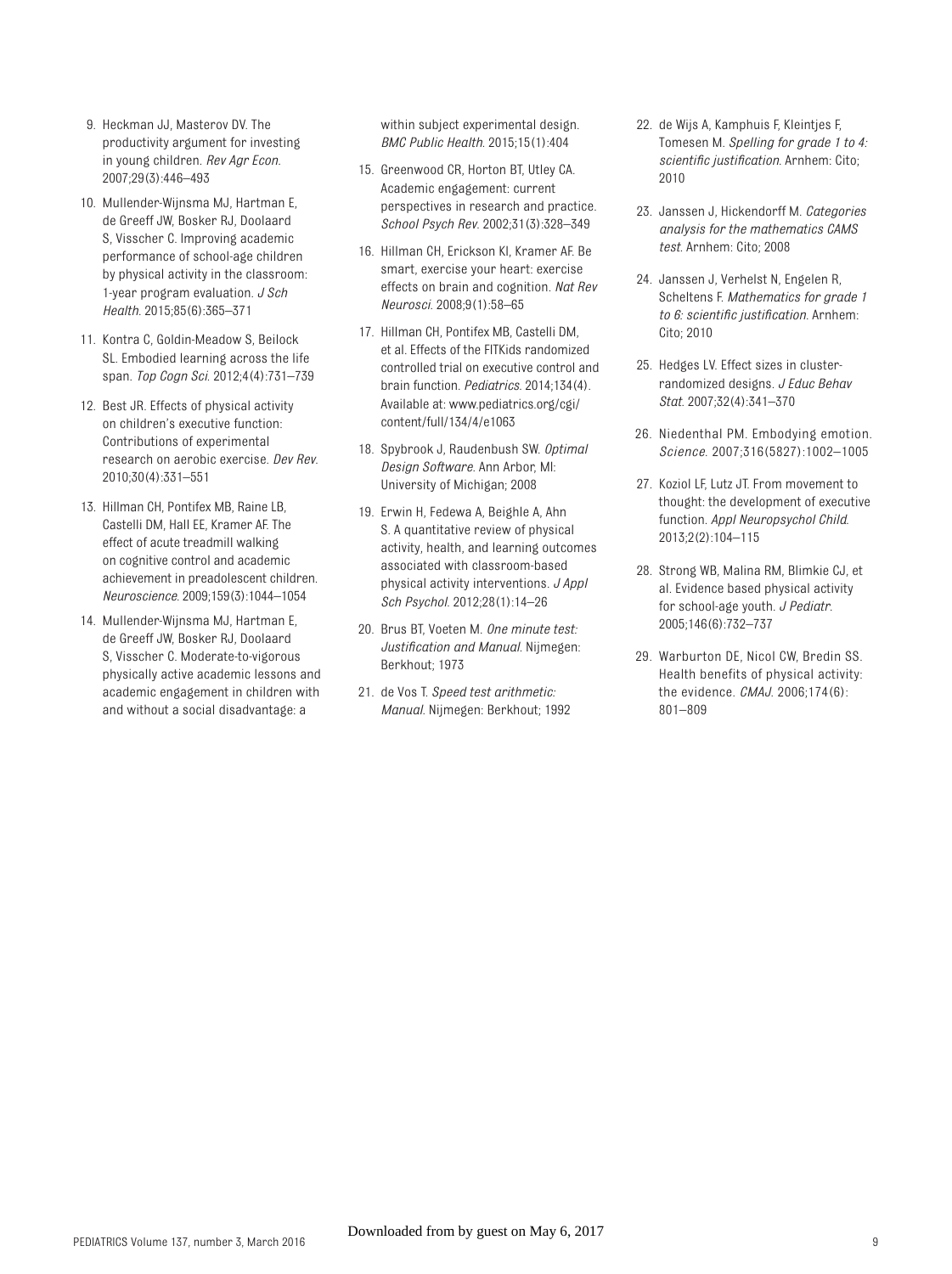### **A Cluster Randomized Controlled Trial Physically Active Math and Language Lessons Improve Academic Achievement:**

Doolaard, Roel J. Bosker and Chris Visscher Marijke J. Mullender-Wijnsma, Esther Hartman, Johannes W. de Greeff, Simone

DOI: 10.1542/peds.2015-2743 *Pediatrics*; originally published online February 24, 2016;

| Updated Information $\&$<br><b>Services</b><br><b>References</b> | including high resolution figures, can be found at:<br>/content/early/2016/02/22/peds.2015-2743.full.html<br>This article cites 23 articles, 3 of which can be accessed free<br>at:<br>/content/early/2016/02/22/peds.2015-2743.full.html#ref-list-1 |
|------------------------------------------------------------------|------------------------------------------------------------------------------------------------------------------------------------------------------------------------------------------------------------------------------------------------------|
| <b>Citations</b>                                                 | This article has been cited by 4 High Wire-hosted articles:<br>/content/early/2016/02/22/peds.2015-2743.full.html#related-u<br>rls                                                                                                                   |
| <b>Subspecialty Collections</b>                                  | This article, along with others on similar topics, appears in<br>the following collection(s):<br><b>Community Pediatrics</b><br>/cgi/collection/community_pediatrics_sub<br><b>School Health</b><br>/cgi/collection/school_health_sub                |
| Permissions & Licensing                                          | Information about reproducing this article in parts (figures,<br>tables) or in its entirety can be found online at:<br>/site/misc/Permissions.xhtml                                                                                                  |
| <b>Reprints</b>                                                  | Information about ordering reprints can be found online:<br>/site/misc/reprints.xhtml                                                                                                                                                                |

rights reserved. Print ISSN: 0031-4005. Online ISSN: 1098-4275. Grove Village, Illinois, 60007. Copyright  $\ddot{\odot}$  2016 by the American Academy of Pediatrics. All and trademarked by the American Academy of Pediatrics, 141 Northwest Point Boulevard, Elk publication, it has been published continuously since 1948. PEDIATRICS is owned, published, PEDIATRICS is the official journal of the American Academy of Pediatrics. A monthly





DEDICATED TO THE HEALTH OF ALL CHILDREN™